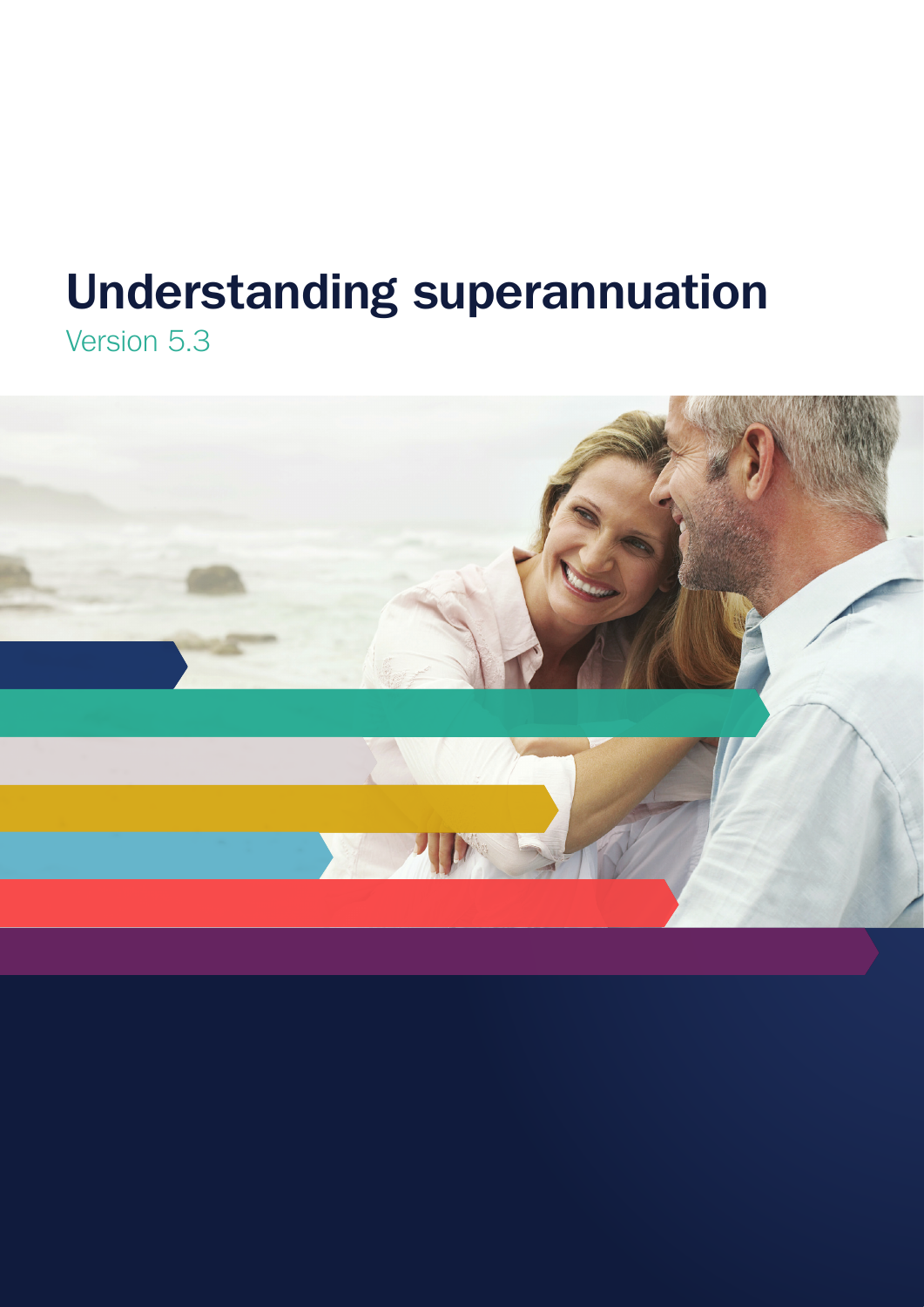This document provides some additional information to help you understand the financial planning concepts discussed in the SOA in relation to **superannuation**.

This document has been published by GWM Adviser Services Limited AFSL 230692, registered address 105-153 Miller St North Sydney NSW 2060, ABN 96 002 071 749 for use in conjunction with Statements of Advice prepared by its authorised representatives and the representatives or authorised representatives of National Australia Bank Limited, Godfrey Pembroke Limited, Apogee Financial Planning Limited, Meritum Financial Planning, JBWere Limited and Australian Financial Services Licensees with whom it has a commercial services agreement.

This document contains general information about the benefits, costs and risks associated with certain product classes and strategies. It is designed for use in conjunction with a Statement of Advice that takes into account the circumstances and objectives of an individual. Before making a commitment to purchase or sell a financial product, you should ensure that you have obtained an individual Statement of Advice.

As legislation may change, you should ensure you have the most recent version of this document.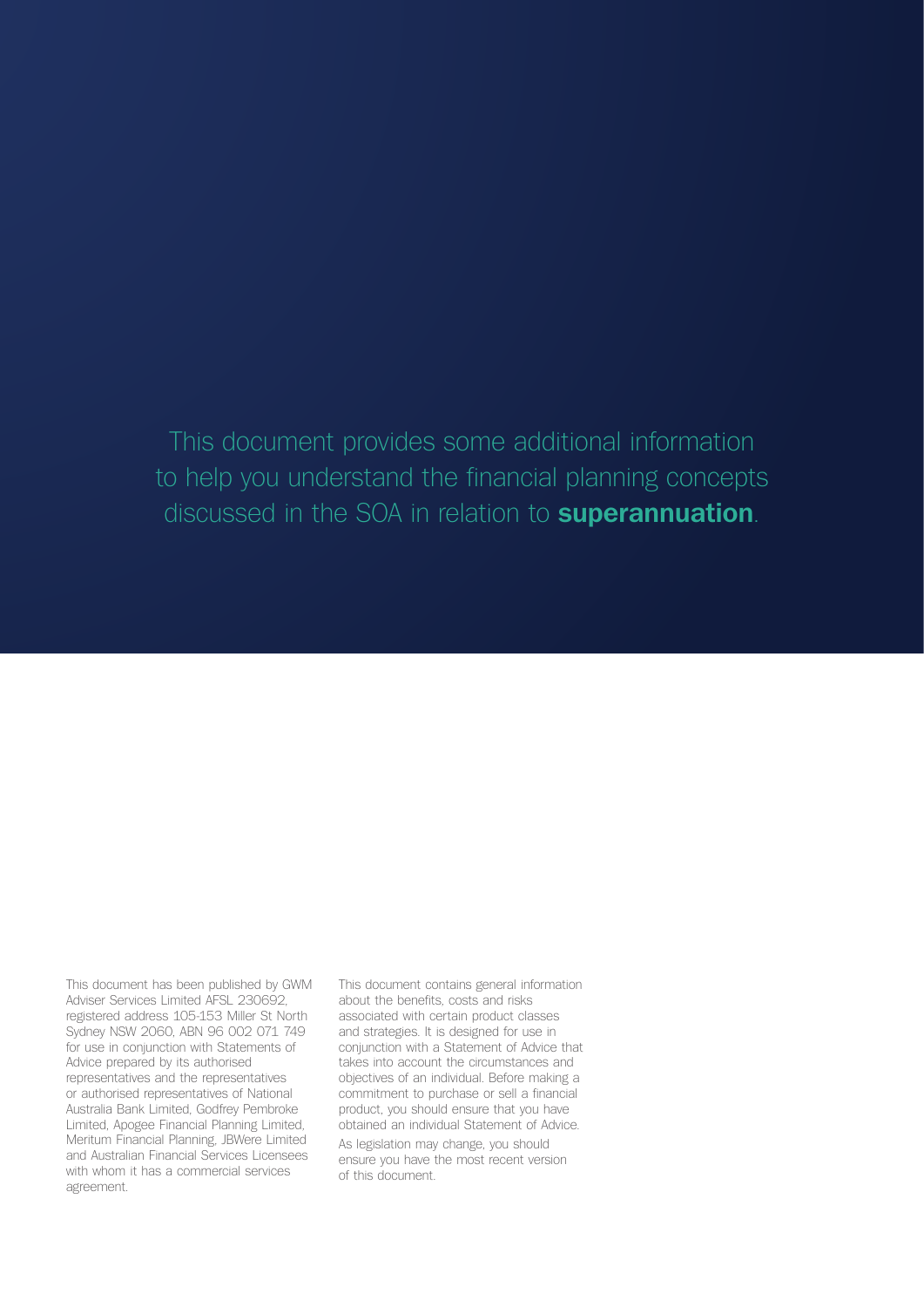# **HOW TO READ THIS DOCUMENT**

Managing your finances to meet your day to day requirements as well as your long-term goals can be a complex task. There are all sorts of issues you need to consider such as taxation, legislation, protecting your wealth and assets, associated costs and the inherent risks of investment. When undertaking a financial plan it is important you understand how these issues will impact you and what you should expect over time.

Your financial adviser will provide you with a Statement of Advice (SOA) which sets out the details of the advice and how it will meet your goals and objectives.

This document provides some additional information to help you understand the financial planning concepts discussed in the SOA in relation to **superannuation**.

It is very important you read this document to help you understand the benefits of the strategies recommended to you and the associated costs and risks.

Please contact your adviser if you do not understand anything, or need further information or clarification.

# **Superannuation**

Superannuation has been specifically designed and endorsed by the Federal Government as the preferred way to save for your retirement and has added tax benefits that make it particularly attractive.

## Why invest in superannuation?

Superannuation can be a tax effective way of building wealth for your retirement. The tax rates imposed on superannuation funds include:

- contributions tax at up to 15% for individuals. This increases to 30% for those earning \$250,000 or above in 2018/19. Investment income is taxed at a maximum of 15%
- capital gains are taxed at a maximum of 15%. If the asset has been owned by the superannuation fund for more than 12 months, the maximum rate of capital gains tax is 10%
- where a retirement income stream is commenced, the tax rate on income and capital gains in the pension account reduce to zero (this will arise in cases including where you are 65 or if you have met the superannuation definition of retirement). A lifetime cap, called the transfer balance cap, applies to the total amount that you can transfer to commence a retirement phase pension. This limit is currently \$1.6 million and may be indexed in the future. Penalties will apply for excess transfer amounts. When you reach your 'preservation age' (see below) and start a transition to retirement pension, earnings within the pension will be taxed at a maximum of 15%. Earnings will be taxed at 0% once you meet a full condition of release, including reaching age 65 or meeting the superannuation definition of retirement.

• Pension payments are tax free for those aged over 60 for pensions paid from a taxed superannuation fund. For those aged between preservation age and 60, pension payments from a taxed superannuation fund (less any tax free amount) will be taxed at your personal marginal tax rate but receive a 15% tax offset.

These superannuation tax rates are in contrast to your personal marginal tax rate, which could be considerably higher. Your adviser or registered tax agent can provide you with further information in relation to personal tax rates.

## When can I access my superannuation?

Superannuation benefits are restricted in that they generally cannot be accessed until the owner reaches their preservation age and has retired or, has reached age 65. Your preservation age is dependent on your date of birth.

| Date of birth              | Preservation<br>age |
|----------------------------|---------------------|
| Before 1 July 1960         | 55                  |
| 1 July 1960 - 30 June 1961 | 56                  |
| 1 July 1961 - 30 June 1962 | 57                  |
| 1 July 1962 - 30 June 1963 | 58                  |
| 1 July 1963 - 30 June 1964 | 59                  |
| After 30 June 1964         |                     |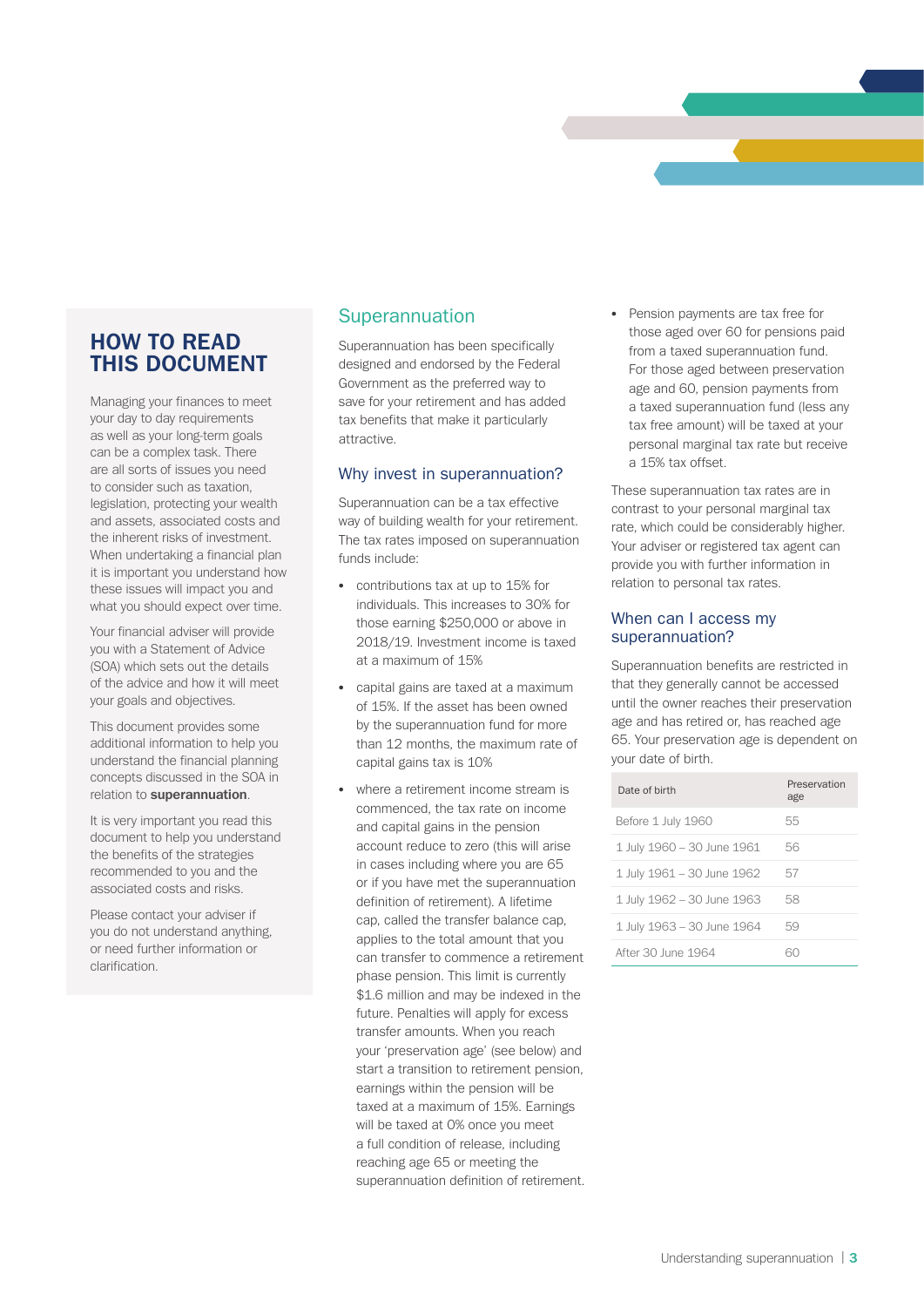# Types of superannuation funds

## Defined benefit fund

In a defined benefit fund, your retirement benefits are usually determined by factors such as your age, final salary at retirement and how many years of service you had with your employer. Your final benefits are not reliant on investment returns and are generally guaranteed by the fund.

# Accumulation fund

An accumulation fund accumulates contributions and earnings to provide a benefit for you. Your final retirement benefit is therefore dependent on the amount of contributions made and the earning rate of the fund less any expenses such as tax and fees.

Accumulation funds provide greater control over the selection of investment options as well as greater transparency of the fund's administration. In contrast to defined benefit funds, investment returns are not guaranteed. As a result, the investment balance of an accumulation fund can go up and down with movements in investment markets.

There is no limit to the amount that you can hold in an accumulation fund.

# Types of superannuation contributions

Contributions to the superannuation system are generally split into two broad groups; concessional contributions and non-concessional contributions. Limits apply to the amount of contributions (both concessional and non-concessional). If you're eligible, there are some other types of contributions that you may be able to make, where the amount contributed doesn't count towards either of these caps.

## Concessional contributions

Concessional contributions are generally contributions made by or for an individual that are generally tax deductible to the contributor and are assessable as income in the hands of the superannuation fund.

Concessional contributions include superannuation guarantee contributions made for you by an employer, salary sacrifice and personal deductible contributions. Concessional contributions form part of the **taxable** component of your superannuation benefit.

Concessional contributions made in excess of the annual limit are charged penalty taxes and so for most people should be avoided. The limit is indexed to Average Weekly Ordinary Time Earnings (AWOTE).

From 1 July 2018, if you don't fully utilise your concessional cap in a financial year, you may be eligible to 'carry forward' your unused cap amount for up to 5 years. This could enable you to make a larger concessional contribution in a future financial year. You need to meet certain criteria to be eligible. To make a catch up contribution, you must have a 'total super balance' (which broadly includes all accumulation and pension balances) of less than \$500,000 as at the prior 30 June.

#### Be aware

- Concessional contributions will be taxed at 15% (or at 30% for individuals with income from certain sources of \$250,000 or above).
- Concessional contributions in **excess** of the concessional limits will be added to the individual's assessable income and taxed at the individual's marginal tax rate). An additional contributions charge will also be payable.
- Eligibility for concessional contributions over age 65 is based on a work test which requires you to be gainfully employed for 40 hours over a period of 30 consecutive days during the financial year in which the contributions are made.
- Any contributions in excess of the concessional limit will be counted towards the person's non-concessional cap unless the person elects to have the excess concessional contributions refunded, rather than retaining them in superannuation.
- From age 75, only employer contributions can be accepted which are required to be made under legislation (e.g. Superannuation Guarantee).
- The rules that relate to 'catchup contributions' are complex, and you should seek advice before making any concessional contributions that we haven't addressed in our advice.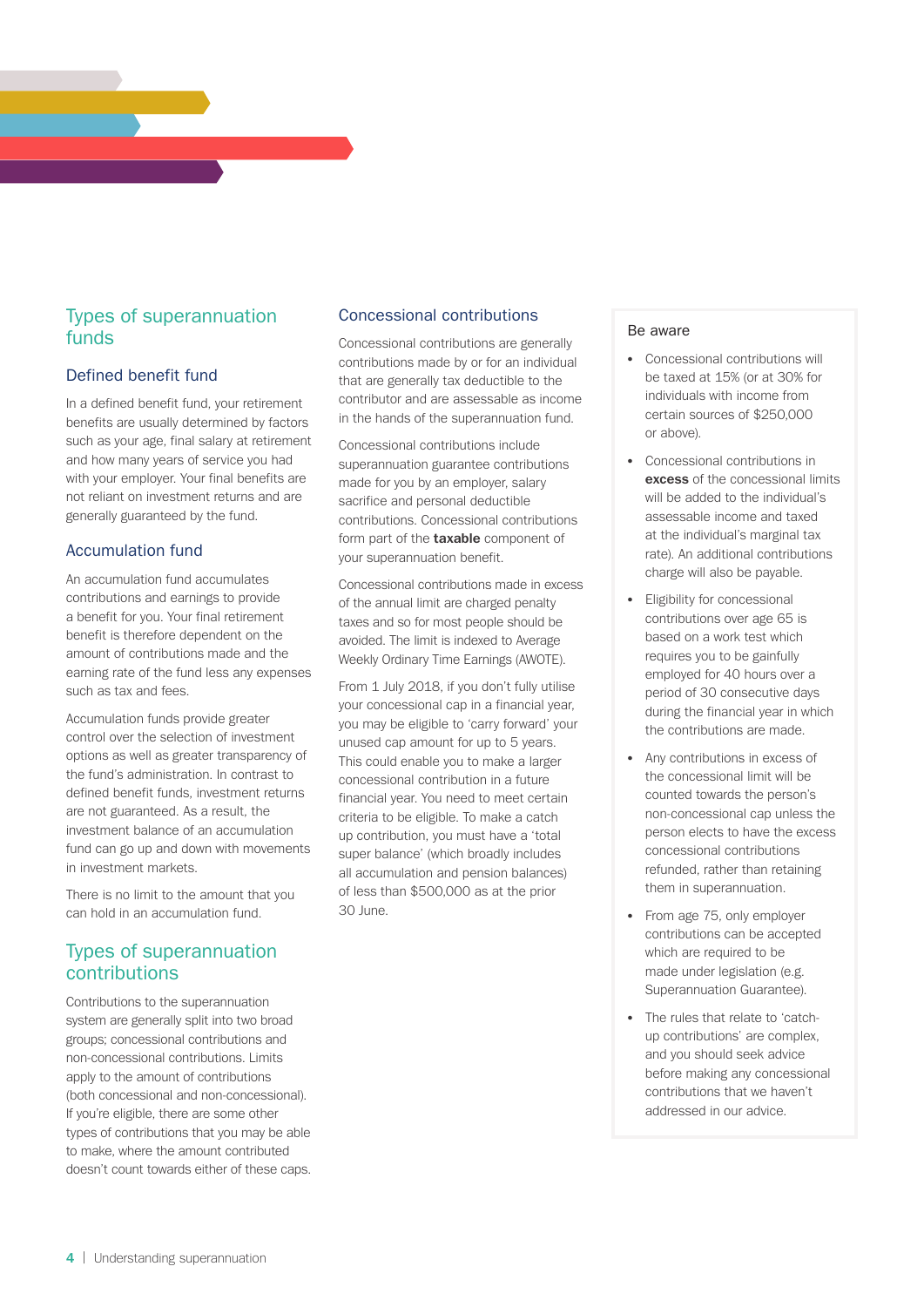## Non-concessional contributions

Non-concessional contributions include contributions to the fund such as personal after-tax contributions and spouse contributions. These contributions are not taxed (provided they are within the annual limit) and form part of the **tax-free** component of your superannuation benefit.

Non-concessional contributions made in excess of the annual limit may be charged significant penalty taxes and so for most people should be avoided. This limit is indexed in line with the concessional contribution limit.

Excess non-concessional contributions may be withdrawn from superannuation, along with associated earnings on these amounts, after the Australian Taxation Office has made a determination and provided an election form. If you make the election to withdraw, you will not be subject to penalty tax on the excess nonconcessional contributions however you will be subject to tax on the associated earnings- see 'Be aware' below.

Individuals under age 65 (at the commencement of the relevant financial year) may be able to bring forward up to an additional two years of non-concessional contributions, enabling them to contribute up to three years of contributions in one year with no further contributions in the next two years. The year in which the bring forward rule is initially triggered determines the value that can be contributed during the three year period.

Since 1 July 2017, your total superannuation balance must be less than \$1.6 million (subject to indexation) on the prior 30 June to be eligible to make non-concessional contributions. This rule also applies to each financial year during a bring forward period, to determine whether you're eligible to make any additional contributions within your available bring forward balance.

#### Be aware

- Contributions in **excess** of the non-concessional limits which are retained in superannuation will be taxed at the **highest marginal tax rate** plus Medicare levy. This tax will be applied to the individual, not the superannuation fund. The individual will receive an excess contributions tax assessment from the Australian Tax Office and must ensure the liability is paid within 21 days.
- You can elect to withdraw an excess non-concessional contribution and the associated earnings instead of retaining the amount in superannuation. You must do so within 60 days of the date of issue of the determination sent by the ATO. The associated earnings will be included in your assessable income and taxed at your marginal tax rate. Beyond this time frame, you will not be able to withdraw, meaning the excess contribution will be retained in superannuation and subject to penalty tax at 47%.

Additional limitations will apply when determining the total amount of nonconcessional contributions that you can make if your total superannuation balance is between \$1.4 million and \$1.6 million on the prior 30 June.

- Associated earnings on excess non-concessional contributions are determined by the ATO using a formula and will not reflect actual fund earnings.
- Eligibility to make non-concessional contributions from age 65 – 74 is based on a work test which requires you to be gainfully employed for 40 hours over a period of 30 consecutive days during the financial year in which the contributions are made. This is in addition to the requirement that your total superannuation balance is below \$1.6 million on the prior 30 June.
- Individuals aged 65 to 74 (on 1 July of a financial year) are unable to bring forward non-concessional contributions.
- Individuals aged 75 and over are not able to make non-concessional contributions.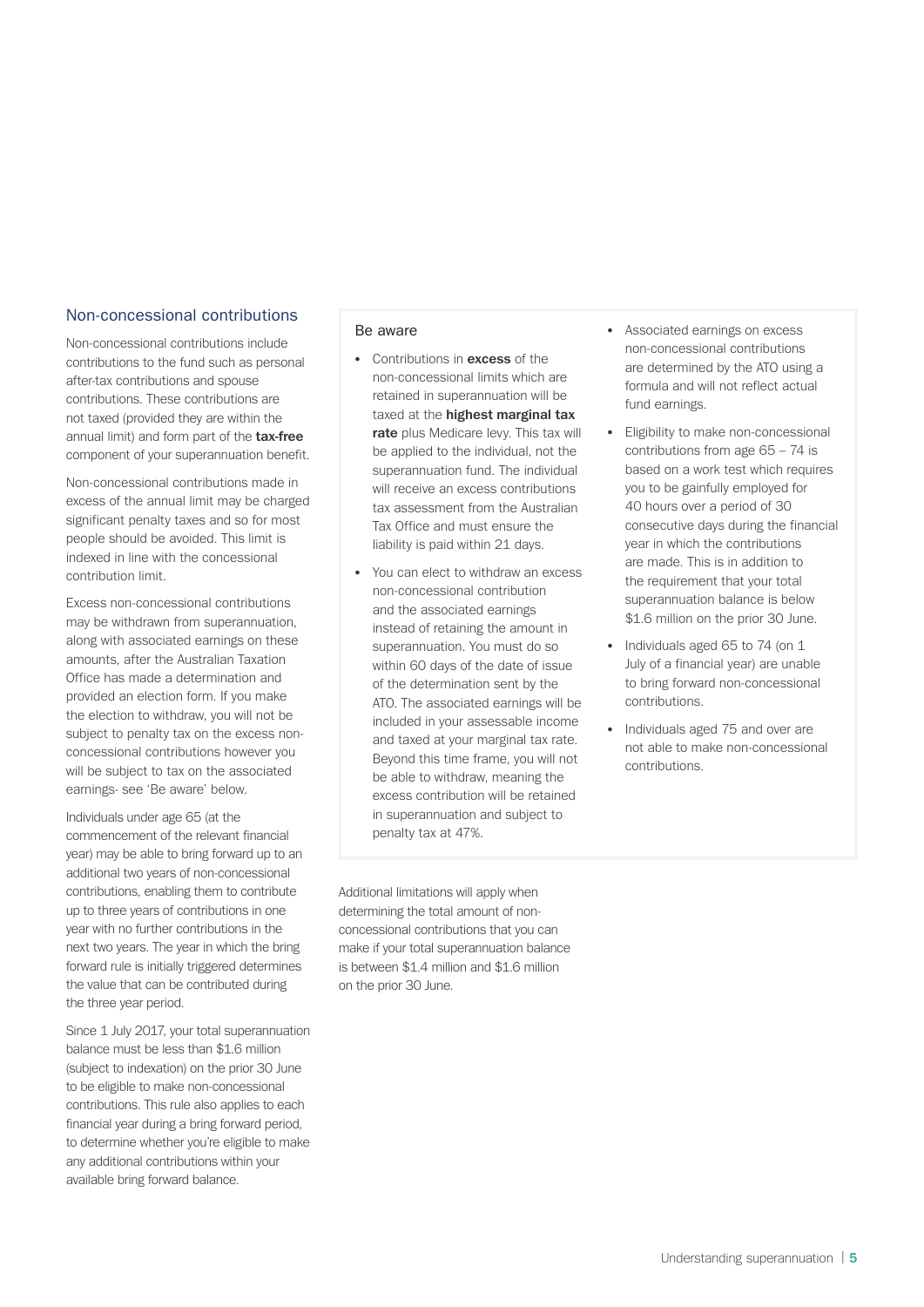# Taxation of superannuation withdrawals

Depending on the classification of your superannuation benefits, you may be able to withdraw (cash out) part of your superannuation benefits.

When you withdraw funds from superannuation, you may incur lump sum tax depending on your age at the time of the withdrawal, the total amount withdrawn and the superannuation component from which the funds are taken.

Outlined below is the tax treatment of superannuation withdrawals based on an individual's age at the time of withdrawal and in some cases the total amount withdrawn and superannuation component. This is based on payments being made from a taxed superannuation fund.

#### Withdrawals over age 60

For individuals aged 60 and over, superannuation withdrawals made from taxed superannuation funds are tax-free and are non-assessable, non-exempt income.

#### Withdrawals under age 60

Depending on your personal circumstances and the components that make up your superannuation benefit, tax may be payable.

## Death benefits

Any lump sum superannuation benefits paid to a beneficiary considered a tax dependant are tax free. A tax dependant includes a spouse, former spouse, a child under the age of 18, a financial dependant or interdependent. Payments from a death benefit income stream received by a tax dependant who is under age 60 will be subject to concessional rates of tax on the taxable component if the deceased was also aged under 60 at the time of death. If the deceased or beneficiary is over age 60, the income payments are tax-free.

If your life insurance is held inside your superannuation account, the proceeds will be paid into your account and also form part of your superannuation death benefit. This can result in an untaxed element being created. The untaxed element attracts a higher rate of tax on lump sums paid to a non-tax dependant. If you choose to rollover the death benefit and life insurance proceeds (paid due to death) to another fund, tax may also be payable upon rollover.

Payments to non-tax dependant beneficiaries may incur tax depending on the components that make up your superannuation benefit.

Generally, death benefits are also assessed against the transfer balance cap.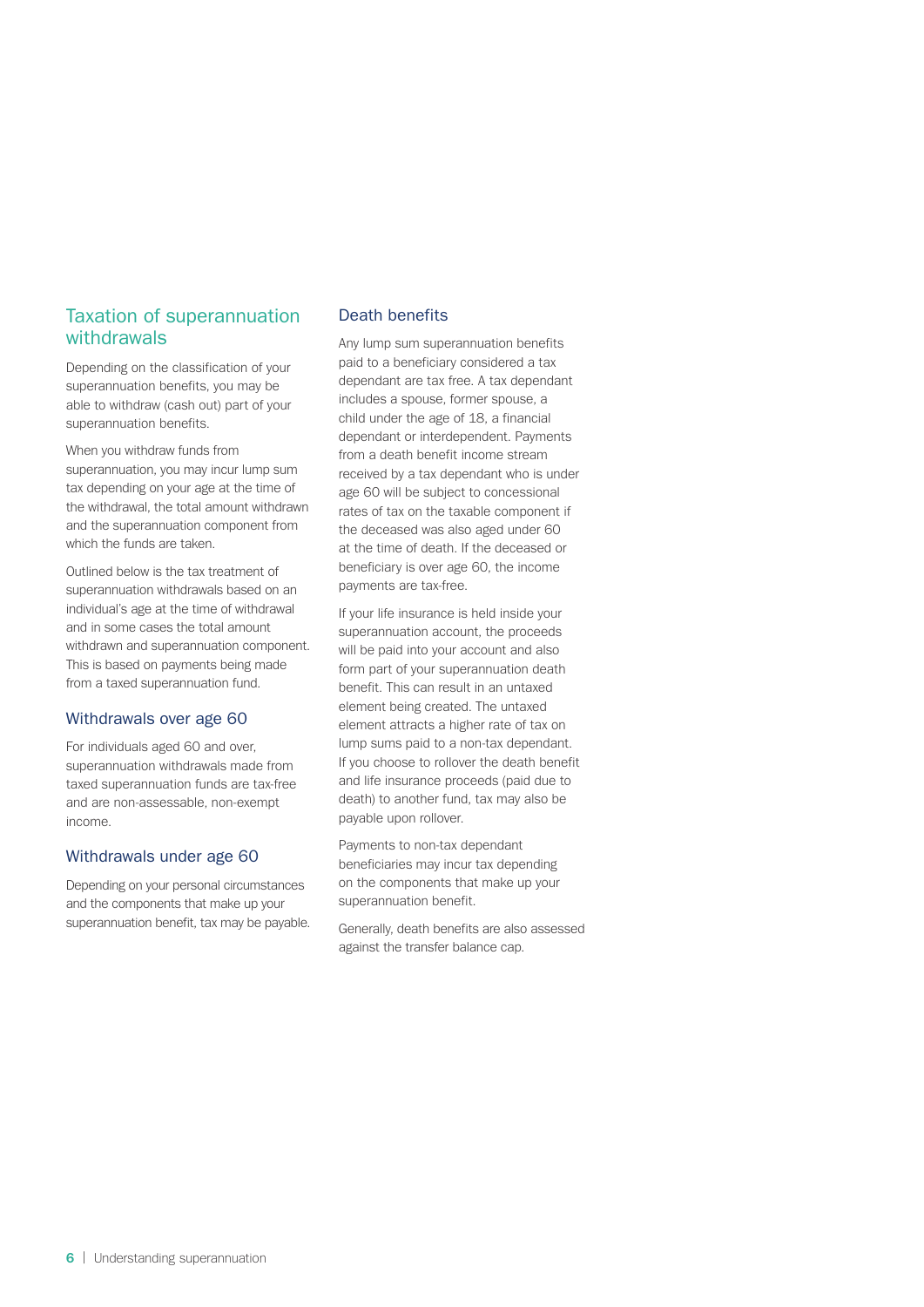